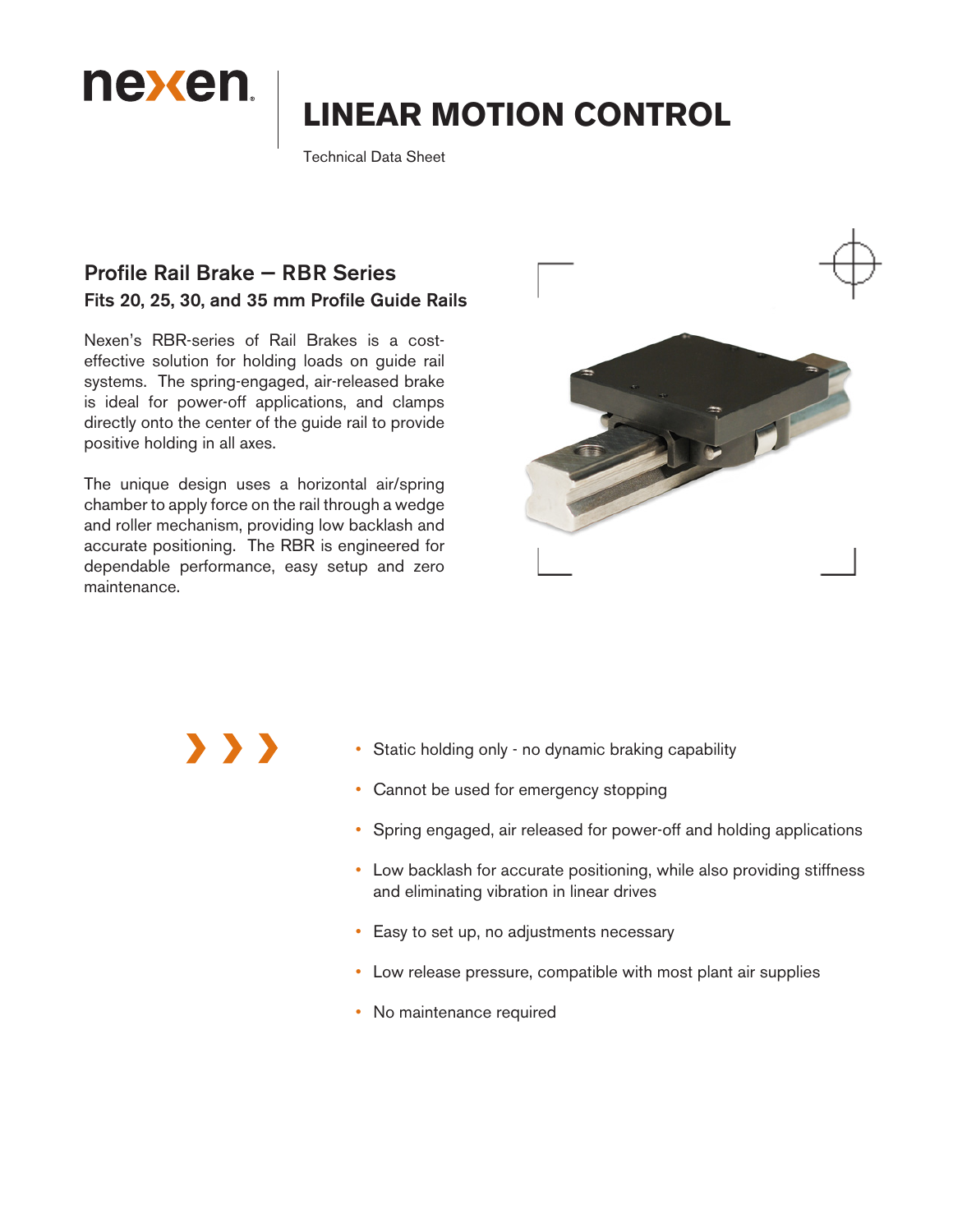#### Profile Rail Brake — RBR Series, Approximate Dimensions







mm in

| <b>Model</b>      | A                   | B                 | $\mathbf c$     | D                  | E          | F                | G               | н                |
|-------------------|---------------------|-------------------|-----------------|--------------------|------------|------------------|-----------------|------------------|
| RBR <sub>20</sub> | 70.00<br>$[2.756]$  | 5.00<br>$[0.197]$ | 4.88<br>[0.192] | 52.73<br>$[2.076]$ | M6 x 1.00  | 62.49<br>[2.460] | 80.0<br>[3.15]  | 11.00<br>[0.433] |
| RBR <sub>25</sub> | 56.00<br>[2.205]    | 5.00<br>[0.197]   | 4.75<br>[0.187] | 60.00<br>$[2.362]$ | M6 x 1.00  | 69.49<br>[2.736] | 66.0<br>[2.60]  | 12.00<br>[0.472] |
| RBR30             | 90.00<br>[3.543]    | 5.00<br>[0.197]   | 8.75<br>[0.344] | 72.00<br>$[2.835]$ | M6 x 1.00  | 89.49<br>[3.523] | 100.0<br>[3.94] | 12.00<br>[0.472] |
| RBR35             | 100.29<br>$[3.948]$ | 10.18<br>[0.401]  | 6.00<br>[0.236] | 87.50<br>$[3.445]$ | M10 x 1.50 | 99.49<br>[3.917] | 120.6<br>[4.75] | 18.68<br>[0.736] |

*\*Additional dimensions and tolerances are available in the drawings and CAD models on the product pages on Nexen's website.* 

# Product Numbers by Rail Type

| Rail/Carriage Manufacturer | <b>Rail Type</b> | <b>RBR20</b> | <b>RBR25</b> | <b>RBR30</b> | <b>RBR35</b> |
|----------------------------|------------------|--------------|--------------|--------------|--------------|
| <b>IKO</b>                 | <b>LRX</b>       | ٠            |              | 960642       |              |
|                            | <b>KUE</b>       | ٠            | 960613       | -            |              |
| <b>INA</b>                 | <b>KUSE</b>      | ÷            | 960611       | ۰            |              |
|                            | <b>KUVE</b>      | 960631       | 960611       | 960641       | 960652       |
|                            | <b>HSR</b>       | 960630       | 960610       | 960640       | 960650       |
| <b>THK</b>                 | <b>SHS</b>       | ۰            | 960612       | -            | 960651       |

*Note: Nexen provides RBR-type rail brakes for other rail types by request. Call 800-843-7445 for application assistance.*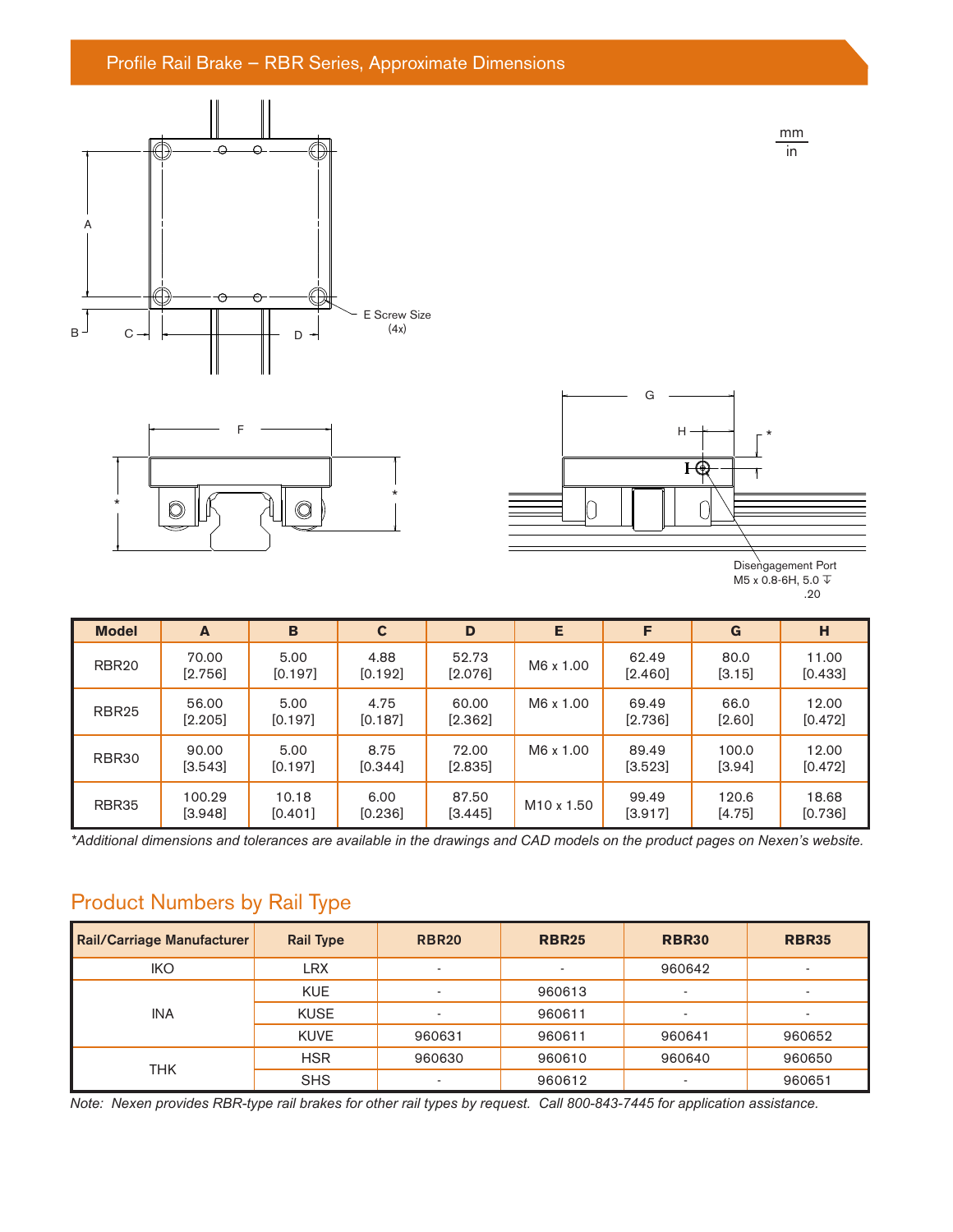# Holding Force Conditions

Holding forces are based on rail brakes with clean brake shoes working on clean or lightly-oiled rails. Contaminants such as grease, excessive oil, or debris on the braking surfaces decrease the rail brake's holding force. To account for these factors, Nexen recommends applying the brake with an appropriate service factor (see below).

### **Specifications**

| <b>Model</b>      | Rated<br><b>Holding Force</b><br>N <i>I</i> lbs | <b>Backlash at Full</b><br><b>Holding Force</b> | <b>Release Pressure / Rail Clearance</b>                                                         | *Response Time<br>(1830mm [72"]<br>length tubing) | *Response Time<br>(915mm [36"]<br>length tubing) | <b>Approx. Weight</b><br>kg [lbs] |
|-------------------|-------------------------------------------------|-------------------------------------------------|--------------------------------------------------------------------------------------------------|---------------------------------------------------|--------------------------------------------------|-----------------------------------|
| RBR <sub>20</sub> | 500 [112]                                       | $0.5$ mm<br>$[0.020$ in                         | <b>‡4</b> bar [60psi] to disengage, 5.0 bar [72psi]<br>to ensure .05 mm [.002 in] rail clearance | $53 \text{ ms}$                                   | $43 \text{ ms}$                                  | $.51$ [1.12]                      |
| RBR <sub>25</sub> | 700 [157]                                       | $0.5$ mm<br>[0.020 in]                          | #4 bar [60psi] to disengage, 5.0 bar [72psi]<br>to ensure .05 mm [.002 in] rail clearance        | 69 ms                                             | 55 <sub>ms</sub>                                 | .47 [1.04]                        |
| RBR30             | 900 [202]                                       | $0.5$ mm<br>$[0.020$ in                         | <b>‡4</b> bar [60psi] to disengage, 5.0 bar [72psi]<br>to ensure .05 mm [.002 in] rail clearance | 68 ms                                             | 55 <sub>ms</sub>                                 | $1.24$ [2.74]                     |
| RBR35             | 1150 [258]                                      | $0.5$ mm<br>$[0.020$ in                         | <b>‡4</b> bar [60psi] to disengage, 5.0 bar [72psi]<br>to ensure .05 mm [.002 in] rail clearance | 48 ms                                             | $42 \text{ ms}$                                  | $1.65$ [3.63]                     |

*\*Response times represent the time to full disengagement of an RBR. Testing was performed using 4mm diameter air tubing.* **‡***Rail brakes are factory set to disengage at 4 bar [60 psi]. However, an air pressure of 5.0 bar [72 psi] will ensure a minimum facing-to-rail clearance of .05mm [.002"] per side. The additional clearance at 5.0 bar [72 psi] will help reduce facing drag caused by rail variation.* 

## Service Factor

Nexen recommends a 2:1 service factor when selecting rail brakes.

### Application Example

- Applied load: 500N [112lb]
- Nexen recommended service factor: 2 to 1
- Service factor = Rated force of brake

Applied load

| <b>Model</b>      | Rated<br><b>Holding</b><br><b>Force</b><br>N [lbs] | <b>Service Fac-</b><br>tor at 500N<br>$[112$ lbs] | <b>Service Factor Met?</b> |  |
|-------------------|----------------------------------------------------|---------------------------------------------------|----------------------------|--|
| RBR <sub>20</sub> | 600 [135]                                          | 1.2                                               | $1.2 < 2$ , No             |  |
| <b>RBR25</b>      | 700 [157]                                          | 1.4                                               | $1.4 < 2$ , No             |  |
| RBR <sub>30</sub> | 900 [202]                                          | 1.8                                               | $1.8 < 2$ , No             |  |
| RBR35             | 1150 [258]                                         | 2.3                                               | $2.3 > 2$ , Yes            |  |
| 2-RBR20's         | 1200 [270]                                         | 2.4                                               | $2.4 > 2$ , Yes            |  |
| 2-RBR25's         | 1400 [314]                                         | 2.8                                               | $2.8 > 2$ , Yes            |  |
| $2$ -RBR30's      | 1800 [404]                                         | 3.6                                               | $3.6 > 2$ , Yes            |  |